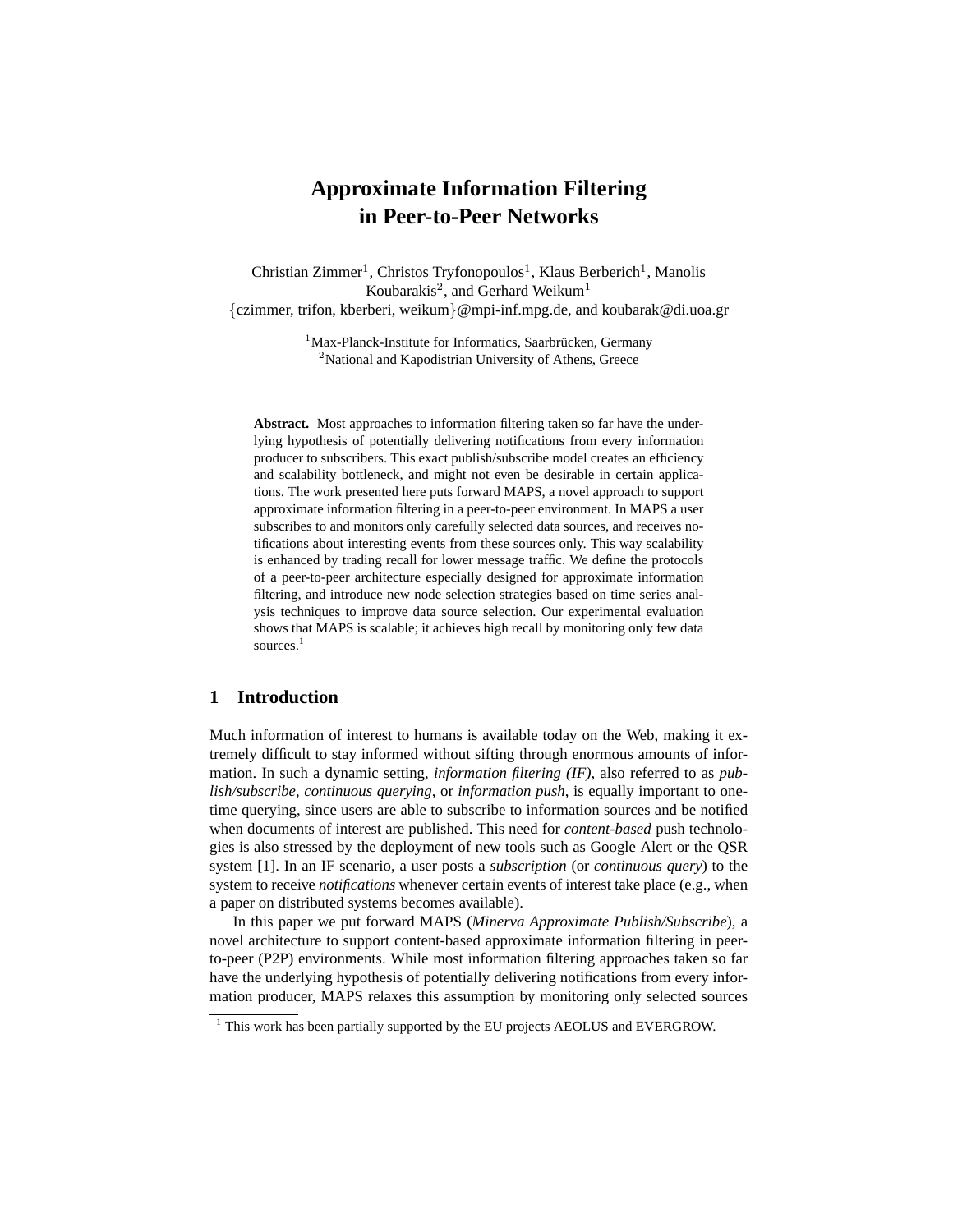that are likely to publish documents relevant to the user's interests in the future. In MAPS, a user subscribes with a continuous query and monitors only the most interesting sources in the network. Only published documents from these sources are forwarded to him. The system is responsible for managing the user query, discovering new potential sources and moving queries to better or more promising sources. Since in an IF scenario the data is originally highly distributed residing on millions of sites (e.g., with people contributing to blogs), a P2P approach seems an ideal candidate for such a setting. However, exact pub/sub functionality has proven expensive for such distributed environments [2–4]. MAPS offers a natural solution to this problem, by avoiding document granularity dissemination as it is the main scalability bottleneck of other approaches.

As possible application scenarios for MAPS consider the case of news filtering (but with the emphasis on information quality rather than timeliness of delivery) or blog filtering where users subscribe to new posts. Not only do these settings pose scalability challenges, but they would also incur an information avalanche and thus cognitive overload to the subscribed users, if the users were alerted for each and every new document published at any source whenever this matched a submitted continuous query. Our approximate IF approach ranks sources, and delivers matches only from the best ones, by utilizing novel publisher selection strategies. Despite that the presented approach focuses on a P2P setting based on *Distributed Hash Tables* (DHT) [21, 19], notice that our architecture can also be realized in other settings, like a single server monitoring a number of distributed sources, or a farm of servers in a data center providing an alerting service. In the light of the above, the contributions presented in this paper are threefold:

- **–** We define a network-agnostic P2P architecture and its related protocols for supporting *approximate* IF functionality in a P2P environment. To the best of our knowledge this is the first approach that looks into the problem of approximate IF in such a setting.
- **–** We show that traditional resource selection strategies are not sufficient in this setting, and devise a *novel* method to predict publishing behavior based on time series analysis of IR metrics. This technique allows us to improve recall, while monitoring only a small number of publishers.
- **–** We present an extensive experimental study of our prediction mechanism in terms of recall, and evaluate our protocols in terms of message load in the network.

In previous work, we have compared exact and approximate information filtering in [5], applied approximate IR and IF to the digital library domain [6], and investigated different time series analysis methods [7]. The current paper extends the core ideas behind approximate IF by elaborating on the protocols, discussing in detail our prediction mechanisms, and presenting an extensive experimental evaluation of our approach.

The rest of the paper is organized as follows. Related work is discussed in Section 2. Section 3 presents the MAPS architecture and discusses the related protocols, while Section 4 introduces our node selection method. Experimental results are presented in Section 5, and Section 6 concludes this paper.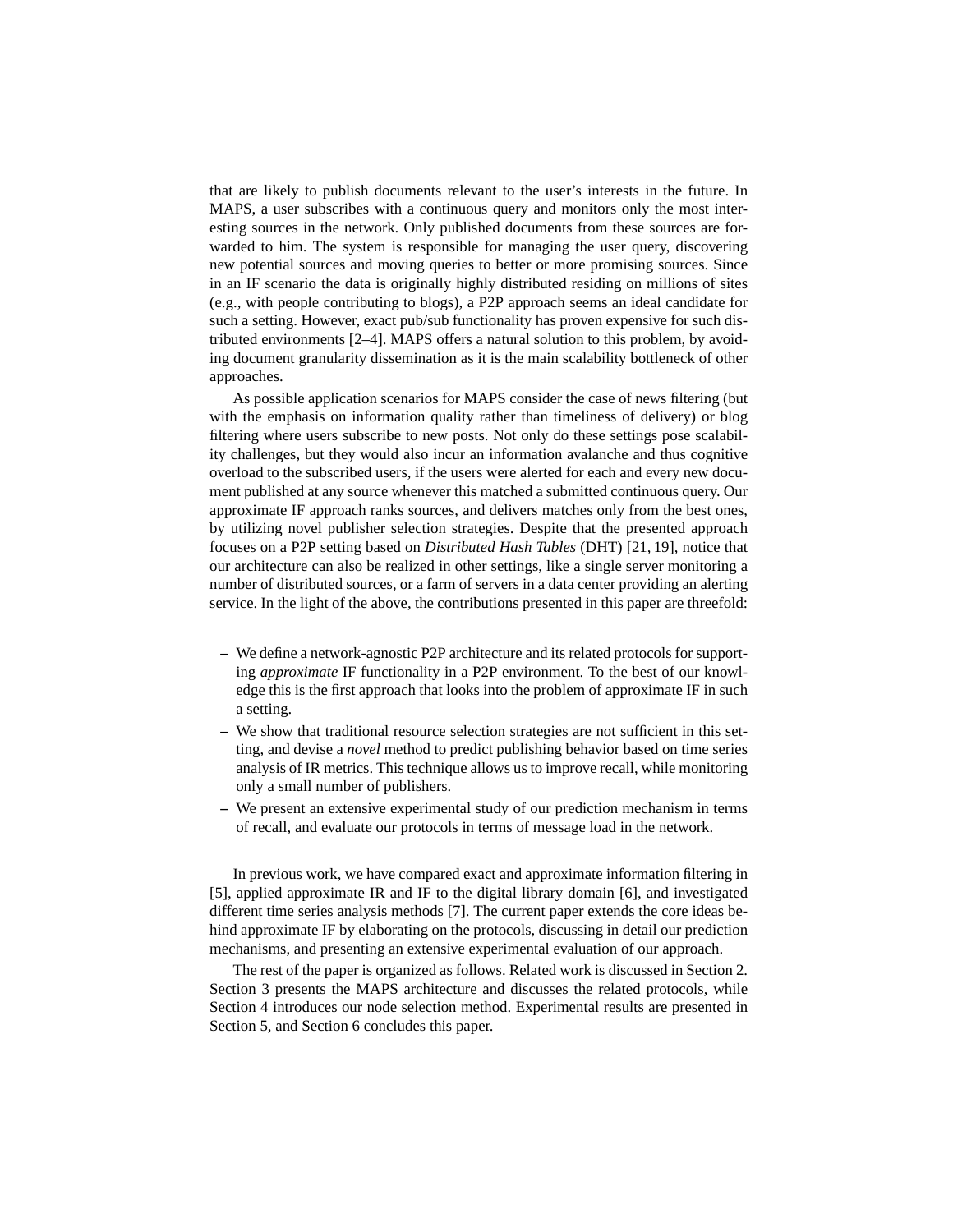# **2 Related Work**

Database research on continuous queries has its origins in [8] and systems like OpenCQ [9] and NiagaraCQ [10]. These papers offered centralized solutions to the problem of continuous query processing. More recently, continuous queries have been studied in depth in the context of monitoring and stream processing with various centralized [11, 12] and distributed proposals [13–15]. The efforts to improve network efficiency and reduce delivery delays in content-based pub/sub systems lead to approaches like HY-PER [16], where a hybrid architecture that exploits properties of subject-based pub/sub approaches is presented. Hermes [17] was one of the first proposals to use a Distributed Hash Table (DHT) for building a topic-based pub/sub system, while PeerCQ [13] utilized a DHT to build a content-based system for processing continuous queries. Finally, Meghdoot [18] utilized the CAN DHT [19] to support an attribute-value data model and offered new ideas for the processing of subscriptions with range predicates and load balancing.

Recently, several systems that employed an IR-based query language to support information filtering on top of structured overlay networks have been deployed. DHTrie [3] extended the Chord protocol [21] to achieve exact information filtering functionality and applied document-granularity dissemination to achieve the recall of a centralized system. In the same spirit, LibraRing [20] presented a framework to provide information retrieval and filtering services in two-tier digital library environments. Similarly, pFilter [2] used a hierarchical extension of the CAN DHT [19] to store user queries and relied on multi-cast trees to notify subscribers. In [4], the authors show how to implement a DHT-agnostic solution to support prefix and suffix operations over string attributes in a pub/sub environment.

Query placement, as implemented in exact information filtering approaches such as [2, 3], is deterministic, and depends upon the terms contained in the query and the hash function provided by the DHT. These query placement protocols lead to filtering effectiveness of a centralized system. Compared to a centralized approach, [2, 3] exhibit scalability, fault-tolerance, and load balancing at the expense of high message traffic at publication time. In MAPS, only the most promising nodes store a user query and are thus monitored. Publications are only matched against its local query database, since, for scalability reasons, no publication forwarding is used. Thus, in the case of approximate filtering, the recall achieved is lower than that of exact filtering, but documentgranularity dissemination to the network is avoided.

# **3 The MAPS Protocols**

### **3.1 The Directory Protocol**

MAPS utilizes a conceptually global, but physically distributed directory, which can be layered on top of a Chord-style DHT [21], and manages aggregated information about each node's local knowledge in compact form, similarly to [22]. The DHT partitions the term space, such that every node is responsible for the statistics of a randomized subset of terms within the directory. To keep IR statistics up-to-date, each node distributes perterm summaries of its *local index* along with contact information to the directory. For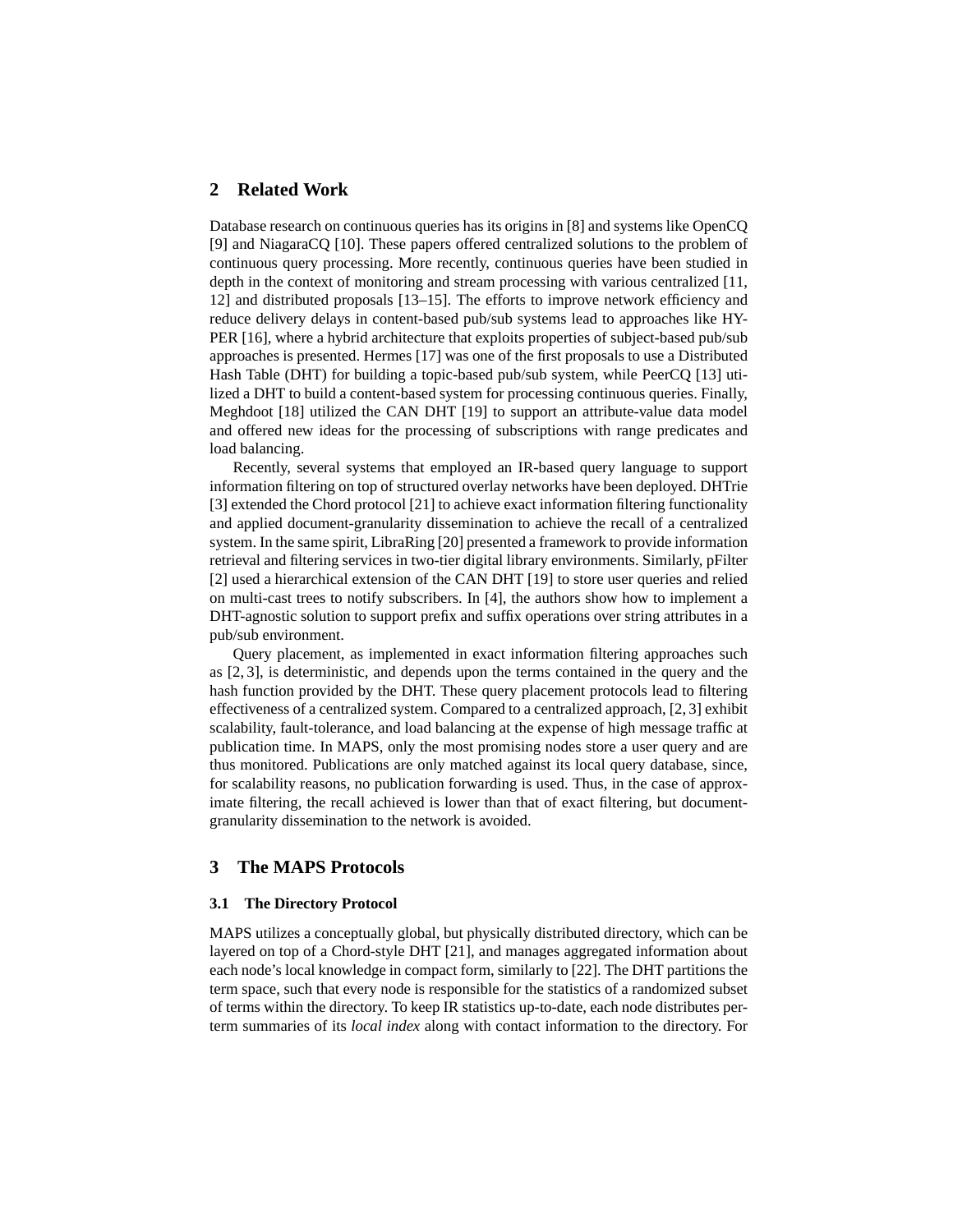efficiency reasons, these messages can be piggy-backed to DHT maintenance messages with applying batching strategies.

To facilitate message sending, we will use the function send( $msg, I$ ) to send message  $msg$  to the node responsible for identifier I. This is similar to the Chord function  $l$ ookup(I) [21], and costs  $O(\log n)$  overlay hops for a network of n nodes. In MAPS, every publisher node uses POST messages to distribute per-term statistics.

Let us now examine how a publisher node  $P$  updates the global directory when  $T = \{t_1, t_2, \ldots, t_k\}$  denotes the set of all terms contained in document publications of P occurring after the last update. For each term  $t_i \in T$ , P computes the maximum frequency of occurrence of term  $t_i$  within the documents contained in  $P$ 's collection  $(tf_{t_i}^{max})$ , the number of documents in the document collection of P that  $t_i$  is contained in  $(df<sub>t<sub>i</sub></sub>)$ , and the size of the document collection cs. Having collected the statistics for term  $t_i$ , P creates message  $\text{POST}(id(P), ip(P), tf_{t_i}^{max}, df_{t_i}, cs, t_i)$ , where  $id(P)$  is the identifier of node P and  $ip(P)$  is the IP address of P. P then uses function send() to forward the message to the node D responsible for identifier  $H(t_i)$  (i.e., the node responsible for maintaining statistics for term  $t_i$  by using the Chord hash function  $H$ mapping terms to identifiers). Once a node  $D$  receives a POST message, it stores the statistics for  $P$  in its local post database to keep them available on request for any node. Finally, notice that our architecture allows the usage of any type of P2P network (structured or unstructured), given that the necessary information (i.e., the per-node IR statistics) is made available through appropriate protocols.

#### **3.2 The Subscription Protocol**

The subscription protocol is responsible for selecting the publishers that will index a query. The node selection procedure utilizes the directory to discover and retrieve node statistics that will guide query indexing. Then, a ranking of the potential sources is performed and the query is sent to the *top-k* ranked publishers. The publishers storing the query are the only ones that will be monitored for new publications.

Let us assume that a subscriber node S wants to subscribe with a *multi-term query* q of the form  $t_1t_2 \ldots t_k$  with k distinct terms. To do so, S needs to determine which nodes in the network are promising candidates to satisfy the continuous query with appropriate documents published in the future. This source ranking can be decided once appropriate statistics about data sources are collected from the directory, and a ranking of these sources is calculated based on the node selection strategy described in Section 4.

To collect statistics about the data sources, S needs to contact all directory nodes responsible for the query terms. Thus, for each query term  $t_i$ ,  $S$  computes  $H(t_i)$ , which is the identifier of the node responsible for storing statistics about other nodes that publish documents containing the term  $t_i$ . Subsequently,  $S$  creates message COLLECT- $STATS(id(S), ip(S), t_i)$ , and uses the function send() to forward the message in  $O(\log n)$  hops to the node responsible for identifier  $H(t_i)$ . Notice that the message contains  $ip(S)$ , so its recipient can directly contact S.

When a node D receives a COLLECTSTATS message asking for the statistics of term  $t_i$ , it searches its local post store to retrieve the node list  $L_i$  of all posts of the term. Subsequently, a message RETSTATS $(L_i, t_i)$  is created by D and sent to S using its IP found in the COLLECTSTATS message. This collection of statistics is shown in step 1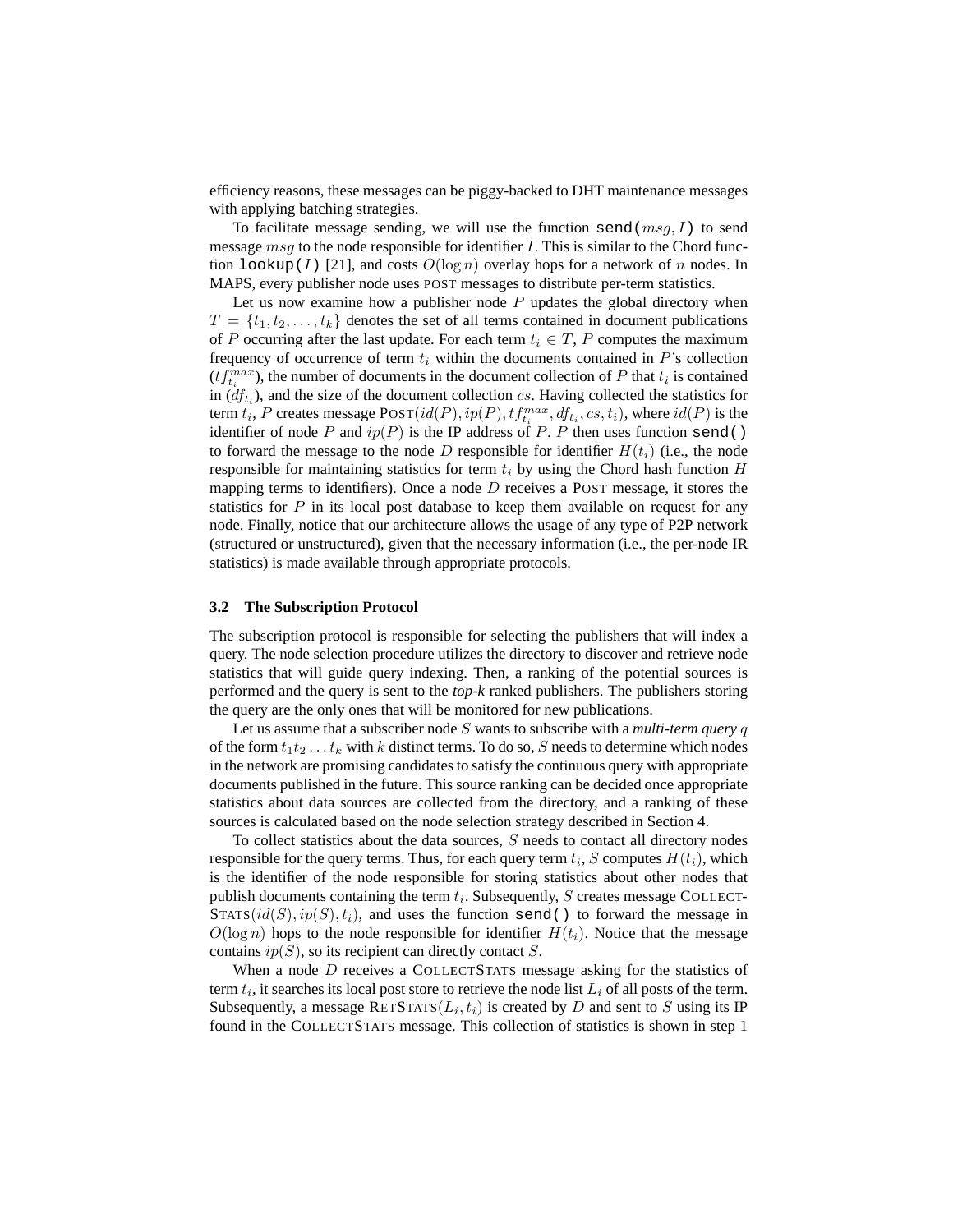

**Fig. 1.** Illustration of the MAPS protocols.

of Figure 1, where S contacts directory nodes  $D_1$  and  $D_2$ . Once S has collected all the node lists  $L_i$  for the terms contained in  $q$ , it utilizes an appropriate scoring function  $score(N, q)$  to compute a node score with respect to q, for each one of the nodes N contained in  $L_i$ . Based on the score calculated for each node, a ranking of nodes is determined and the highest ranked nodes are candidates for storing q.

Once the nodes that will store q have been determined, S constructs message IN- $DEXQ(id(S), ip(S), q)$  and uses the IP addresses associated with the node to forward the message to the nodes that will store  $q$ . When a publisher  $P$  receives a message IN-DEXQ containing  $q$ , it stores  $q$  using a local query indexing mechanism such as [23, 24]. This procedure is shown in step 2 of Figure 1, where S contacts publishers  $P_1$ ,  $P_2$ and  $P_3$ .

Nodes publishing documents relevant to  $q$ , but not indexing  $q$ , will not produce any notification, simply because they are not aware of  $q$ . Since only selected nodes are monitored for publications, the node ranking function becomes a critical component, which will determine the final recall achieved. This scoring function can be based on standard resource selection approaches from the IR literature (e.g. CORI [25]). However, as we show in Section 4.2, these approaches alone are not sufficient in an IF setting, since they where designed for retrieval scenarios, in contrast to the IF scenario considered here, and are aimed at identifying specialized authorities. Filtering and node selection are dynamic processes, therefore periodic query repositioning, based on user-set preferences, is necessary to adapt to changes in publisher's behavior. To reposition an already indexed query q, a subscriber re-executes the subscription protocol.

#### **3.3 Publication and Notification Protocol**

When a document  $d$  is published by  $P$ , it is matched against  $P$ 's local query database to determine which subscribers should be notified. Then, for each subscriber  $S$ , P constructs a notification message NOTIFY $(id(P), ip(P), d)$  and sends it to S using the IP address associated with the stored query (shown in step 3 of Figure 1). Notice that nodes publishing documents relevant to a query  $q$ , but not storing it, will produce no notification (e.g., node  $P_4$  in Figure 1).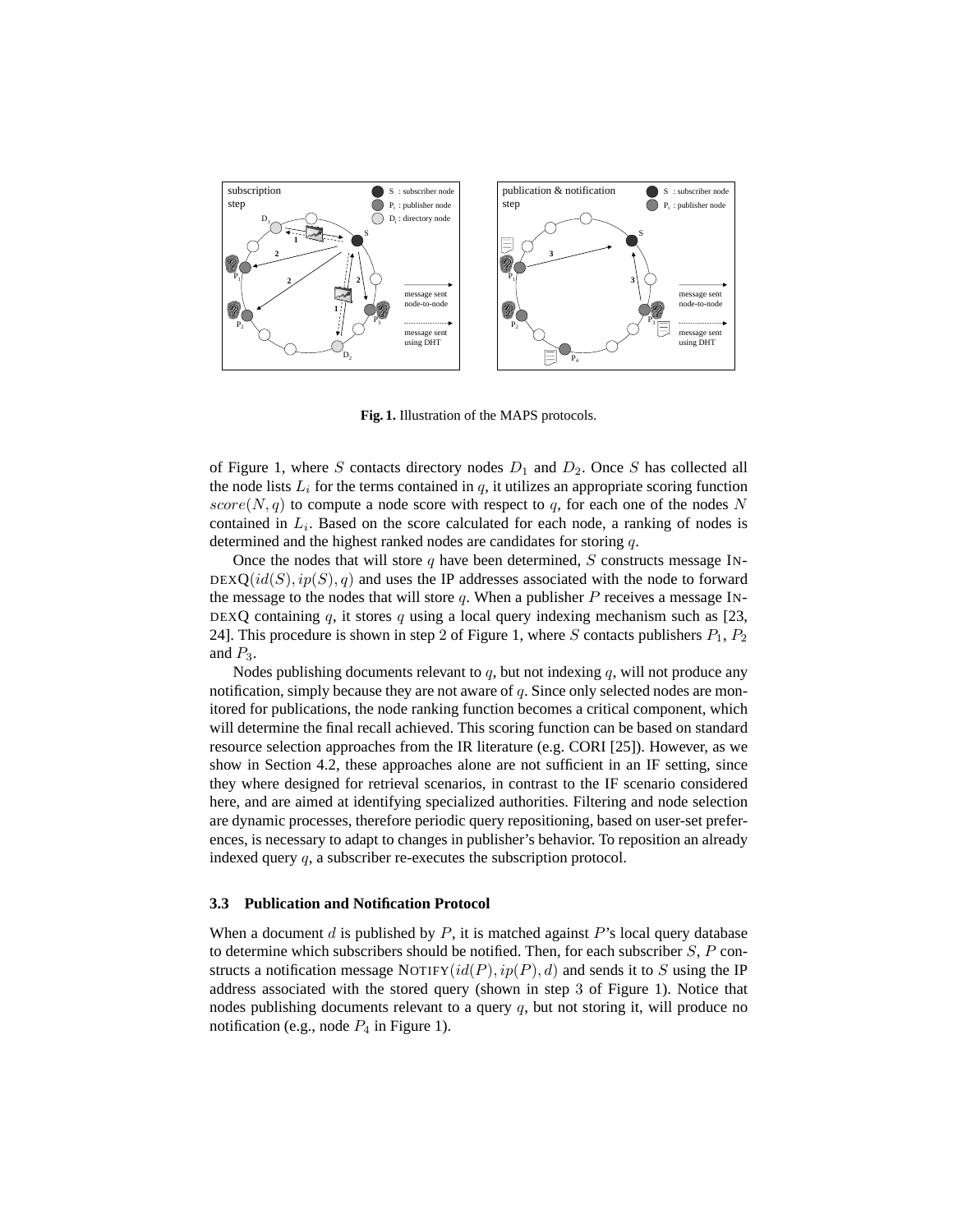### **4 Node Selection Strategy**

To select which publishers should be monitored, the subscription protocol of Section 3.2 uses a scoring function to rank nodes. In our approach the subscriber computes a node score based on a combination of *resource selection* and *node behavior prediction* formulas as shown below:

$$
score(P, q) = \alpha \cdot sel(P, q) + (1 - \alpha) \cdot pred(P, q)
$$
\n<sup>(1)</sup>

In Equation 1, q is a query, P is a publisher node, and  $sel(P, q)$  and  $pred(P, q)$  are scoring functions based on resource selection and prediction methods respectively that assign a score to a node P with respect to a query q. Here,  $score(P, q)$  is the scoring function that decides the final score. The tunable parameter  $\alpha$  affects the balance between authorities (high  $sel(P, q)$  scores) and nodes with potential to publish matching documents in the future (high  $pred(P, q)$  scores). Based on these scores, a ranking of nodes is determined and  $q$  is forwarded to the highest ranked nodes. Notice that our node selection strategy is general and can also be used in centralized settings, where a server (instead of the distributed directory of Section 3.1) maintains the necessary statistics, and mediates the interaction between publishers and subscribers.

To show why an approach that relies only on resource selection is not sufficient, and give the intuition behind node behavior prediction, consider the following example. Assume a node  $P_1$  that has specialized and become an authority in sports, but publishes no relevant documents any more. Another node  $P_2$  is not specialized in sports, but is currently crawling a sports portal. Imagine a user who wants to stay informed about the upcoming 2008 Olympic Games, and subscribes with the continuous query *2008 Olympic Games*. If the ranking function solely relied on resource selection, node  $P_1$ would always be chosen to index the user's query, which would be wrong given that node  $P_1$  no longer publishes sports-related documents. On the other hand, to be assigned a high score by the ranking function, node  $P_2$  would have to specialize in sports – a long procedure that is inapplicable in a IF setting which is by definition dynamic. The fact that resource selection alone is not sufficient is even more evident in the case of news items. News items have a short shelf-life, making them the worst candidate for slow-paced resource selection algorithms. The above example shows the need to make slow-paced selection algorithms more sensitive to the publication dynamics in the network. We employ node behavior prediction to cope with these dynamics. The main contribution of our work with respect to predicting node behavior, is to view the IR statistics as time series and use statistical analysis tools to model node behavior. Time series analysis accounts for the fact that the observations have some sort of internal structure (e.g., trend, seasonality etc.), and uses this fact to analyze older values and predict future ones.

#### **4.1 Time Series Analysis**

To predict node behavior, we consider time series of IR statistics, thus making a rich repository of techniques from time series analysis [26] applicable. These techniques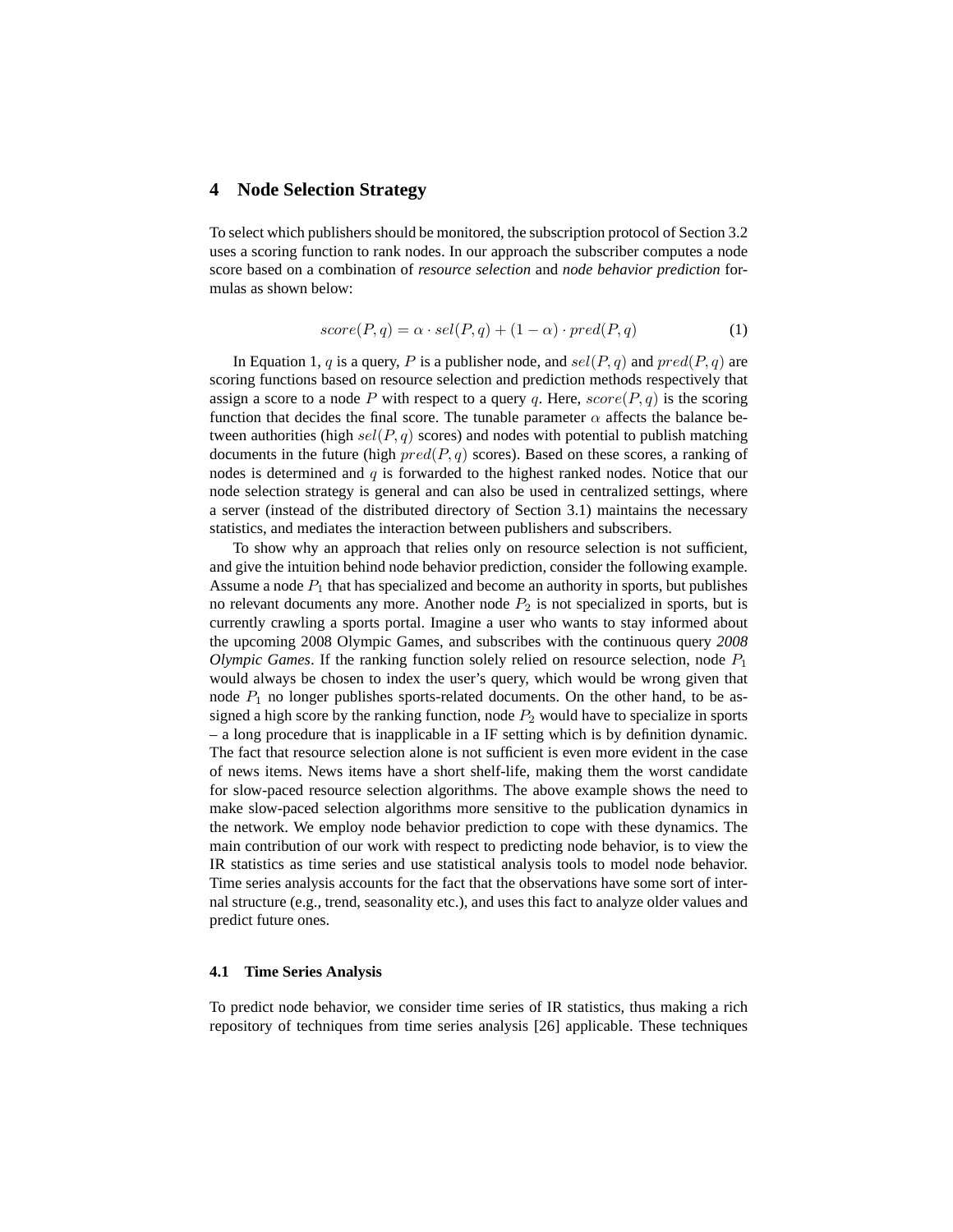predict future time series values based on past observations and differ in (i) their assumptions about the internal structure (e.g., whether trends and seasonality can be observed) and (ii) their flexibility to put emphasis on more recent observations. Since the considered IR statistics exhibit trends, for instance, when nodes successively crawl sites that belong to different topics, or, gradually change their thematic focus, the employed time series prediction technique must be able to deal with trends. Further, in our scenario we would like to put emphasis on a node's recent behavior and thus assign higher weight to recent observations when making predictions about its future behavior. We choose *double exponential smoothing* (DES) as a prediction technique, since it can both deal with trends and put emphasis on more recent observations. Its explanation is included in detail in [7] in combination with optimized method to apply DES in the MAPS setting.

For completeness we mention that there is also triple exponential smoothing that, in addition, handles seasonality in the observed data. For an application with many longlasting queries, one could use triple-exponential smoothing, so that seasonality is taken into account.

#### **4.2 Node Behavior Prediction**

The function  $pred(P, q)$  returns a score for a node P that represents the likelihood of publishing documents relevant to query  $q$  in the future. Using the DES technique, two values are predicted. First, for all terms t in query q, we predict the value for  $df_{P,t}$  (denoted as  $\hat{df}_{P,t}$ ), and use the difference (denoted as  $\delta(\hat{df}_{P,t})$ ) between the predicted and the last value obtained from the directory to calculate the score for P (function  $\delta$  signifies difference). Value  $\delta(\hat{df}_{P,t})$  reflects the number of relevant documents that P will publish in the next time-unit. Second, we predict  $\delta(\hat{cs})$  as the difference in the collection size of node  $P$  reflecting the node's overall expected future publishing activity. We thus model two aspects of the node's behavior: (i) its potential to publish relevant documents in the future, and (ii) its overall expected future publishing activity. The time series of IR statistics that are needed as an input to our prediction mechanism are obtained using the distributed directory. The predicted behavior for node  $P$  is quantified as follows:

$$
pred(P, q) = \sum_{t \in q} \log \left( \delta(\hat{df}_{P,t}) + \log \left( \delta(\hat{cs}_P) + 1 \right) + 1 \right) \tag{2}
$$

In the above Equation 2, the publishing of relevant documents is more accented than the dampened publishing rate. If a node publishes no documents at all, or, to be exact,  $\delta(\hat{cs})$  and  $\delta(\hat{df})$  are 0, then the  $pred(P, q)$  value is also 0. The addition of 1 in the log formulas yields positive predictions and avoids log 0.

### **4.3 Resource Selection**

The function  $\text{sel}(P, q)$  returns a score for a node P and a query q, and is calculated using standard resource selection algorithms from the IR literature (see [27] for an overview), such as tf-idf based methods, CORI [25], or language models. Using  $sel(P, q)$ , we identify authorities specialized in a topic, which, as argued above, is not sufficient for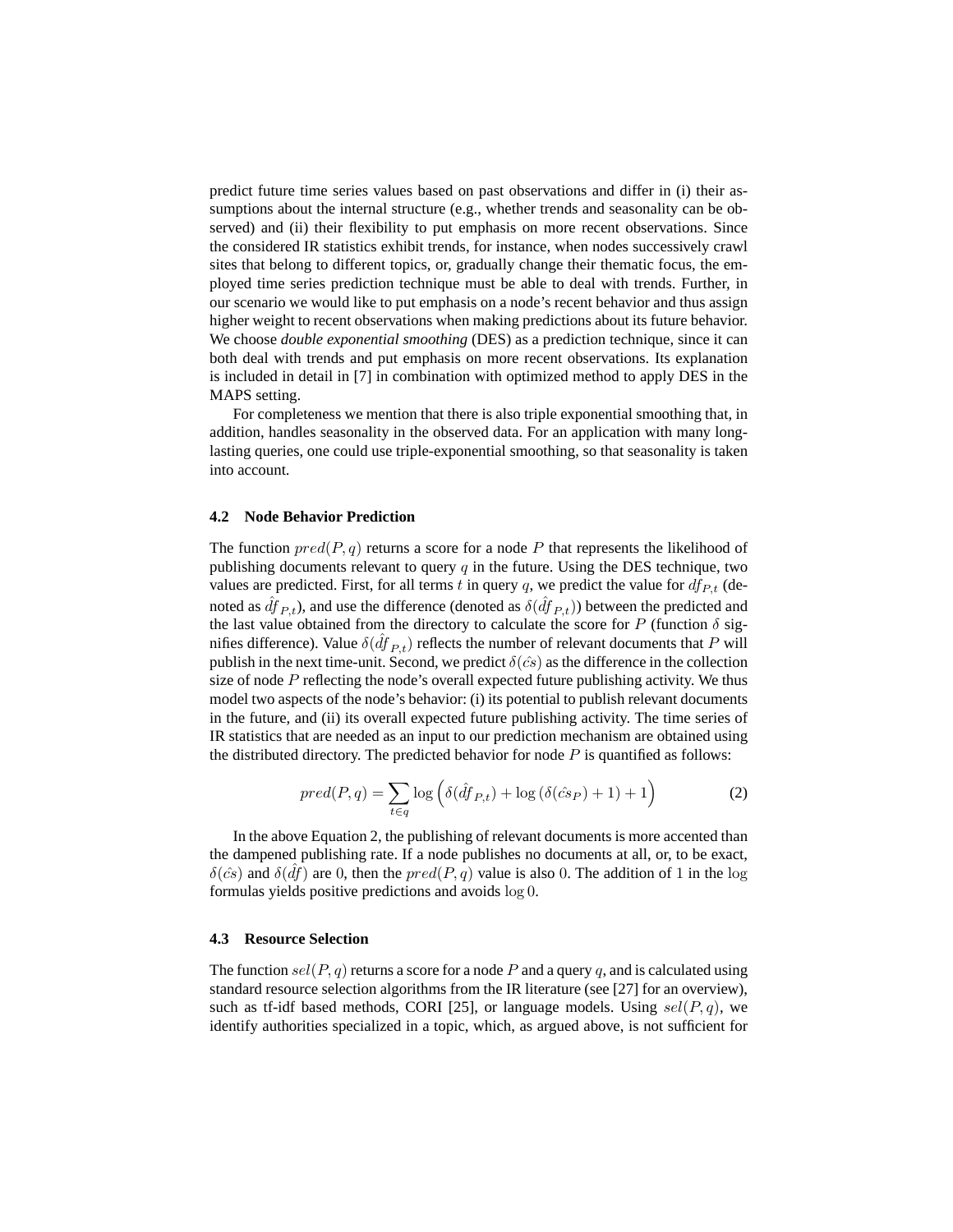our IF setting. In our implementation we use an CORI-like approach well-known from P2P information retrieval [22].

### **5 Experimental Evaluation**

### **5.1 Experimental Setup**

To conduct each experiment described in the next sections the following steps are executed. Initially the network is set up and the underlying DHT is created. Subsequently, subscribers utilize the protocol described in Section 3.2 to subscribe to selected publishers. We will say that a publisher node is *monitored* with query q by a subscriber when it stores  $q$  in its local query database. Once queries are stored, the documents are published to the network and at certain intervals (called *rounds*) queries are repositioned. A repositioning round occurs every 30 document publications on average per peer. At the end of each round, message costs and recall for this round are calculated, and subscribers rank publishers using Equation 1 to reposition their queries accordingly. We consider the following system parameters:

- **–** ρ**:** The percentage of top-ranked publishers. In experiments, ρ is the same for all subscribers and different system properties for a value of  $\rho$  up to 25% are investigated. It is clear that when  $\rho = 100\%$  (i.e., all publishers are monitored) then recall is 1, and our approach degenerates to exact filtering.
- **–** α**:** To control the influence of resource selection vs. node behavior prediction in our experiments, we vary the value of  $\alpha$  in the node selection formula. A value of  $\alpha$  close to 0 emphasizes node behavior prediction, while values close to 1 stress resource selection.

To investigate the effectiveness and efficiency of our approach, we model node publishing behavior through different publishing scenarios described in Section 5.3. Retrieval effectiveness of our approach is utilized by recall, while efficiency is measured using a benefit/cost ratio metric. Both are defined as follows:

- **– Recall:** We measure recall by computing the *ratio* of the total number of notifications received by subscribers to the total number of published documents matching subscriptions. In experiments we consider the *average recall* computed over *all* rounds (i.e., for the complete experiment).
- **– Benefit/Cost Ratio:** To evaluate the efficiency of our approach, we measure the total number of *subscription* and *notification* messages to calculate the benefit/cost ratio as the number of notifications per message sent. Notice that in our approach no publication messages are needed, since publications trigger only local node computations and are not disseminated as in exact matching approaches.

As explained in Section 3, the number of subscription messages depends on the number of query terms and monitored publishers. In addition, the subscription costs are proportional to the number of query repositionings, since for each repositioning the subscription protocol is re-executed. Finally, for each publication matching an indexed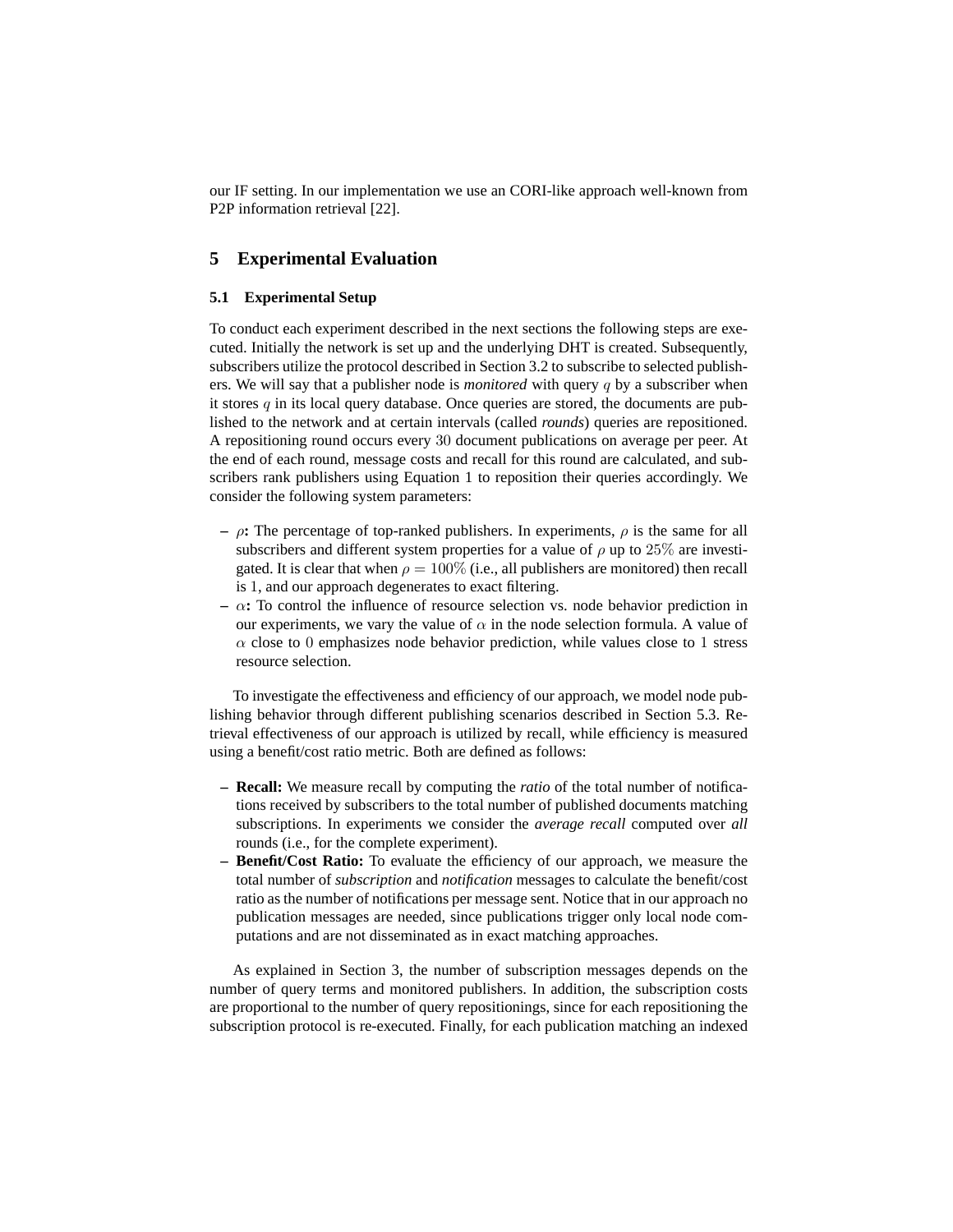query, a notification message is created and sent to the subscriber. In the experiments of Sections 5.3 and 5.4, the message cost needed to maintain the distributed directory information is not taken into account since our main goal is to focus on the filtering protocol costs. Typically, directory messages are included in DHT maintenance messages, thus they can be considered as part of the underlying routing infrastructure.

### **5.2 Experimental Data**

The data collection contains over 2 million documents from a focused Web crawl categorized in one of ten categories: *Music*, *Finance*, *Arts*, *Sports*, *Natural Science*, *Health*, *Movies*, *Travel*, *Politics*, and *Nature*. The overall number of corpus documents is 2, 052, 712. The smallest category consists of 67, 374 documents, the largest category of 325, 377 documents. The number of distinct terms after stemming amounts to 593, 876.

In all experiments, the network consists of 1, 000 nodes containing 300 documents each in their initial local collection. Each peer hosts  $15\%$  random documents,  $10\%$ not categorized documents, and 75% documents from a single category, resulting in 100 nodes specializing in each category. Using the document collection, we construct 30 continuous queries containing two, three or four query terms. Each of the query terms selected is a strong representative of a document category (i.e., a frequent term in documents of one category and infrequent in documents of the other categories). Example queries are *music instrument*, *museum modern art*, or *space model research study*.

### **5.3 Different Publishing Scenarios**

To measure MAPS's efficiency in terms of recall and message cost under various settings, we consider four scenarios representing different publishing behaviors. The overall number of published documents is constant in all scenarios  $(300K$  documents) therefore the maximum number of notifications concerning the 30 active queries is also constant (146, 319 notifications), allowing us to compare across different scenarios. The following figures show experimental results with average recall and benefit/cost ratio for different publishing scenarios and different  $\alpha$  and  $\rho$  values. A baseline approach (called *rand*) that implements a random node selection method is included for comparison purposes.

**Consistent Publishing** The first publishing scenario targets the performance of our approach when nodes' interests remain unchanged over time. Figure 2 shows that the average recall and the benefit/cost ratio do not depend on the ranking method used, and our approach presents the same performance for all values of  $\alpha$ . This can be explained as follows. Publishers that are consistently publishing documents from one category have built up an expertise in this category and node selection techniques are able to detect this and monitor the authorities for each topic. Similarly, publication prediction observes this trend for consistent behavior and chooses to monitor the most specialized nodes. Compared to the baseline approach of random selection, our approach achieves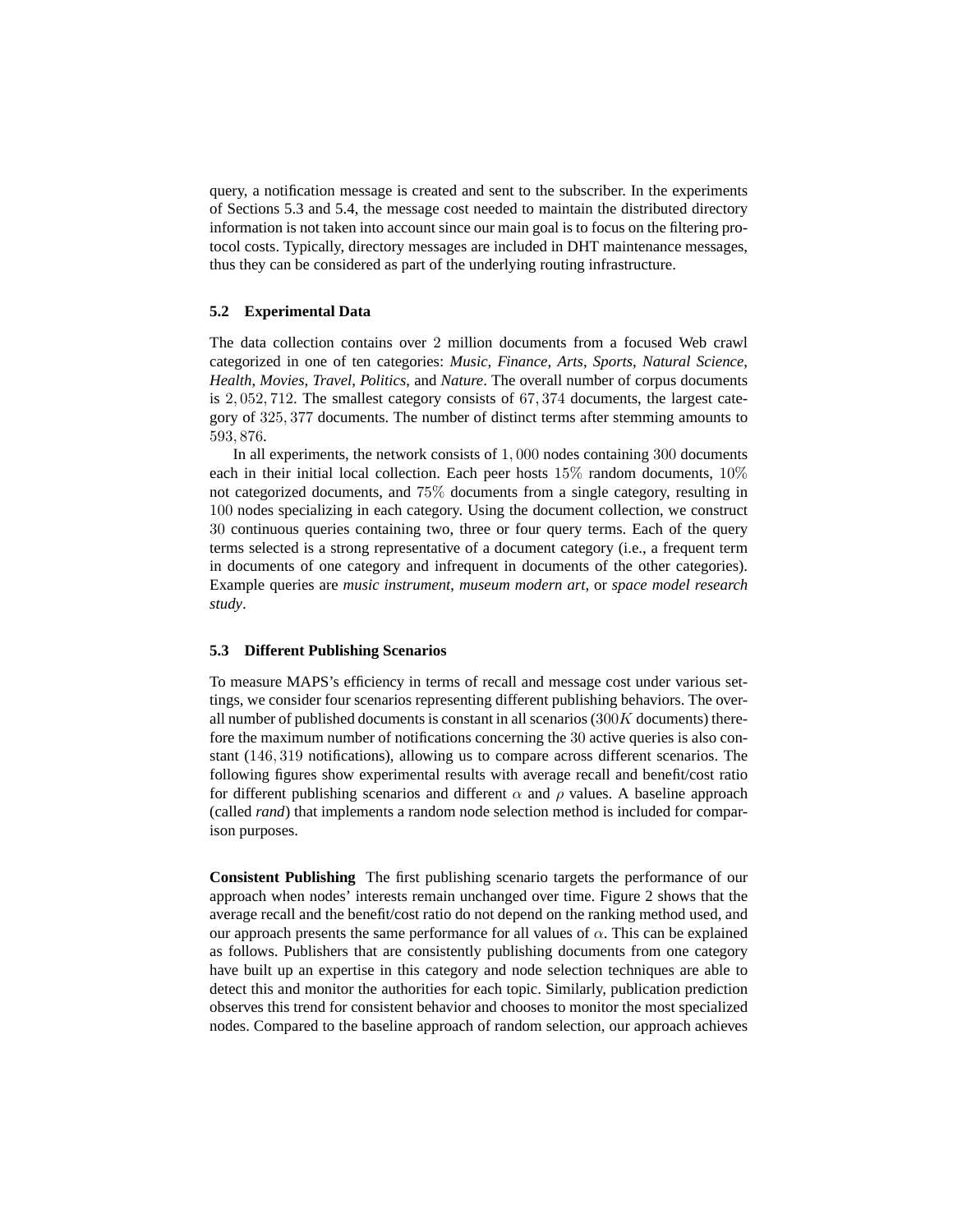

**Fig. 2.** Average recall and benefit/cost ratio for *Consist* scenario.



**Fig. 3.** Average recall and benefit/cost ratio for *CatChg* scenario.

up to 7 times a higher average recall (for  $\rho = 10\%$ ). Finally, the best value for the benefit/cost ratio is when  $\rho = 10\%$ .

**Category Change** Since users may publish documents from different topics, we use this scenario to simulate the changes in a publisher's content. In the *CatChg* scenario, a node initially publishes documents from one category, and switches to a different category at some point in time. Figures 3 illustrates the performance of our approach in this scenario for different values for  $\alpha$  and  $\rho$ . The most important observation from this figure is the performance of the prediction method in comparison to resource selection. In some cases (e.g., when  $\rho = 10\%$ ) not only publication prediction achieves more that 6 times better average recall than resource selection, but also resource selection is only marginally better than *rand* (e.g., when monitoring 15% of publishers). In general, both average recall and benefit cost/ratio improve as  $\alpha$  reaches 0 and prediction is stressed. This abrupt changes in the publishers' content cannot be captured by the resource selection method, which favors topic authorities. On the other hand, publication prediction detects the publishers' topic change from changes in the IR statistics and adapts the scoring function to monitor nodes publishing documents relevant to subscribed queries.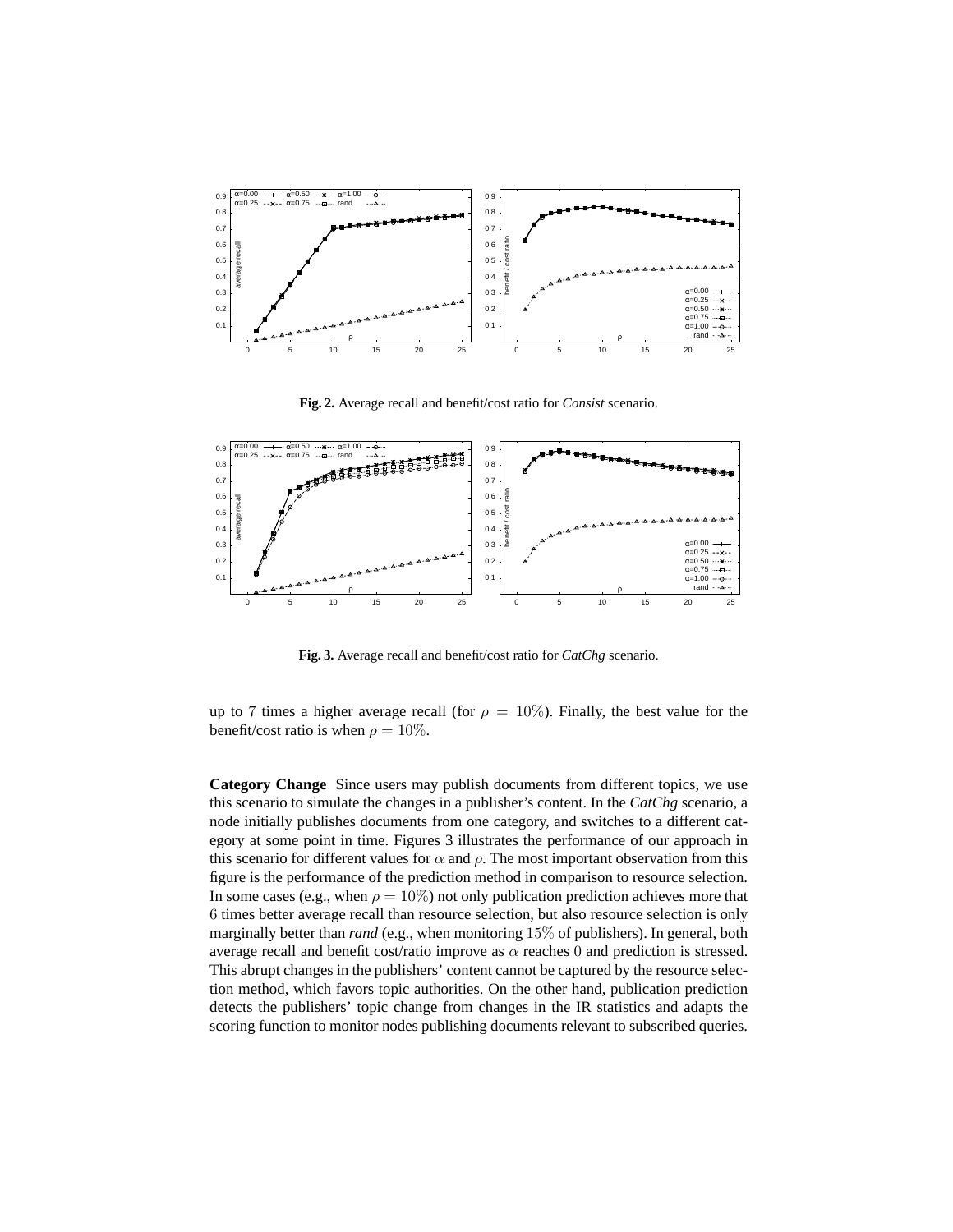

**Fig. 4.** Average recall and benefit/cost ratio for *Break* scenario.



**Fig. 5.** Average recall and benefit/cost ratio for *TmpChg* scenario.

**Publishing Breaks** The *Break* scenario models the behavior of nodes as they log in and out of the network. We assume that some publisher is active and publishes documents for some rounds, and then logs out of the network, publishing no documents any more. This procedure is continued in intervals, modeling, e.g., a user using the publication service at home, and switching it off every day in the office. Our ranking mechanism should adapt to these inactivity periods, and distinguish between nodes not publishing documents any more and nodes making temporary pauses.

Figure 4 demonstrates that both average recall and benefit/cost ratio improve when resource selection is emphasized (i.e., when  $\alpha$  is close to 1), since pauses in the publishing mislead the prediction formula to foresee that, in the future, no relevant publications will occur. For this reason, nodes with inactivity periods are ranked lower resulting in miss of relevant documents. On the other hand, resource selection accommodates less dynamics, so temporary breaks remain undetected and the topic authorities continue to be monitored since the ranking procedure is not affected. Consequently, selecting a ranking method that favors prediction leads to poor recall and low benefit/cost ratio, that are comparable to those of *rand*.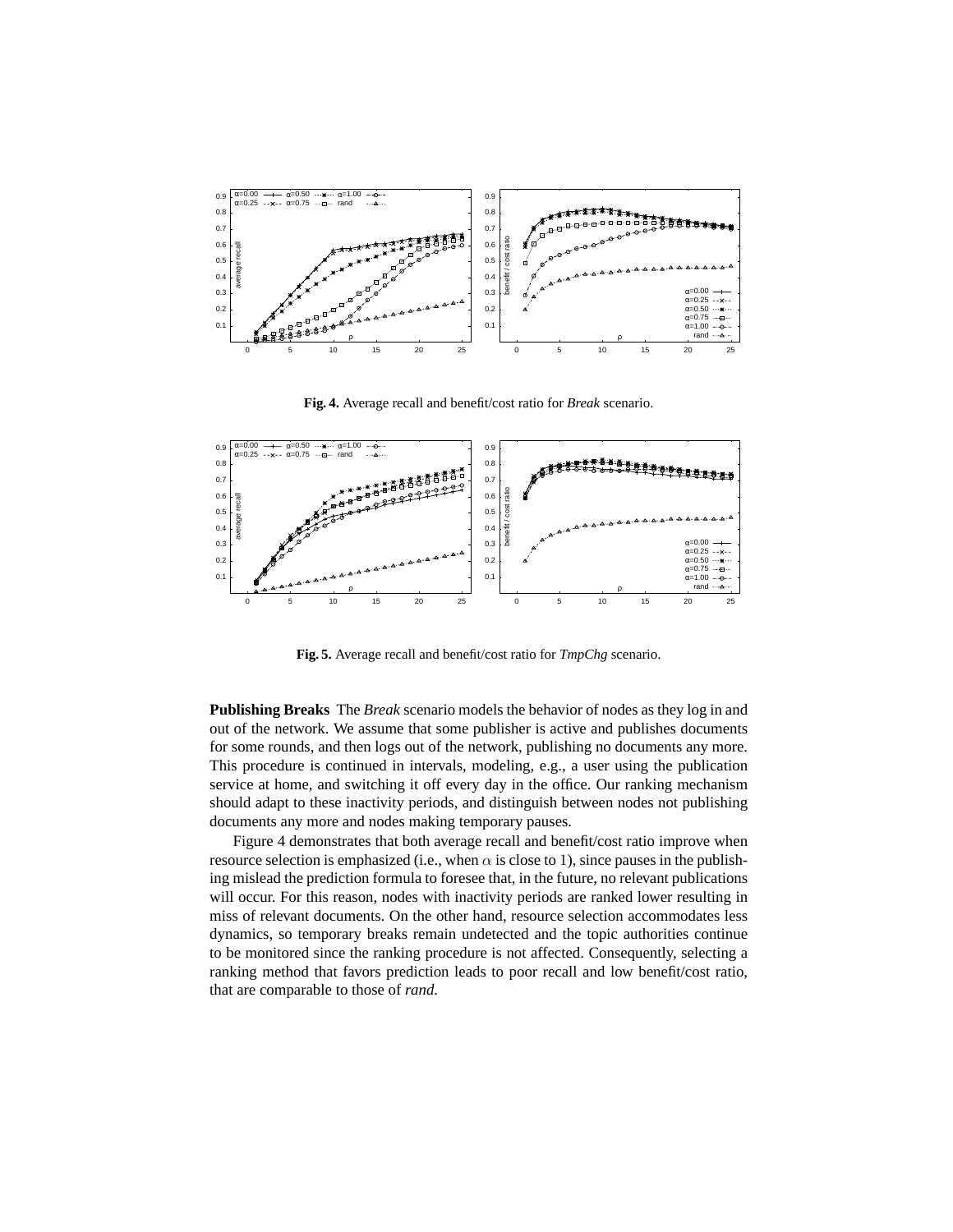

**Fig. 6.** Average recall across scenarios for  $\alpha = 0.5$  and  $\rho = 10\%$ .

**Temporary Changes** The last scenario we investigated (*TmpChg*), targets temporary changes in a node's published content. This scenario models users utilizing the service e.g., for both their work and hobbies, or users that temporarily change their publishing topic due to an unexpected or highly interesting event (earthquake, world cup finals, etc.). Here, a publisher makes available documents about one topic for a number of rounds, and then temporarily publishes documents about a different topic. In the next rounds, the publisher reverts between publishing documents out of these categories, to stress the behavior of nodes being interested in a topic but occasionally publish documents covering other topics.

In this scenario, MAPS presents the highest average recall values when equally utilizing resource selection and prediction methods ( $\alpha = 0.5$ ), as suggested by Figure 5. This happens because *TmpChg* can be considered as a scenario lying between an abrupt category change (*CatChg*) and publishing documents about a specific topic with small breaks (*Break*). Thus, the combination of publication prediction and resource selection used by subscribers, aids in identifying these publication patterns in publisher's behaviors and thus selecting the nodes publishing more relevant documents. Finally, an interesting observation emerging from this figure is that almost all combinations of ranking methods perform similarly both in terms of average recall and benefit/cost ratio. This is due to the effectiveness of the ranking methods, that cause the dampening of the subscription messages by the high number of notification messages created. Compared to our baseline random node selection, all methods show an increase of as much as 600% for average recall and 200% for benefit/cost ratio.

#### **5.4 Comparison Across Scenarios**

In this section, we change our experimental viewpoint, select some baseline values for α and ρ, and compare the average recall and the benefit/cost *across scenarios*.

**Average Recall Analysis** Figure 6 illustrates the average recall values achieved for the various publishing scenarios. When  $\alpha = 0.5$  and  $\rho$  value increases up to 25% of monitored publishers (leftmost figure), we see that *Consist* achieves the highest average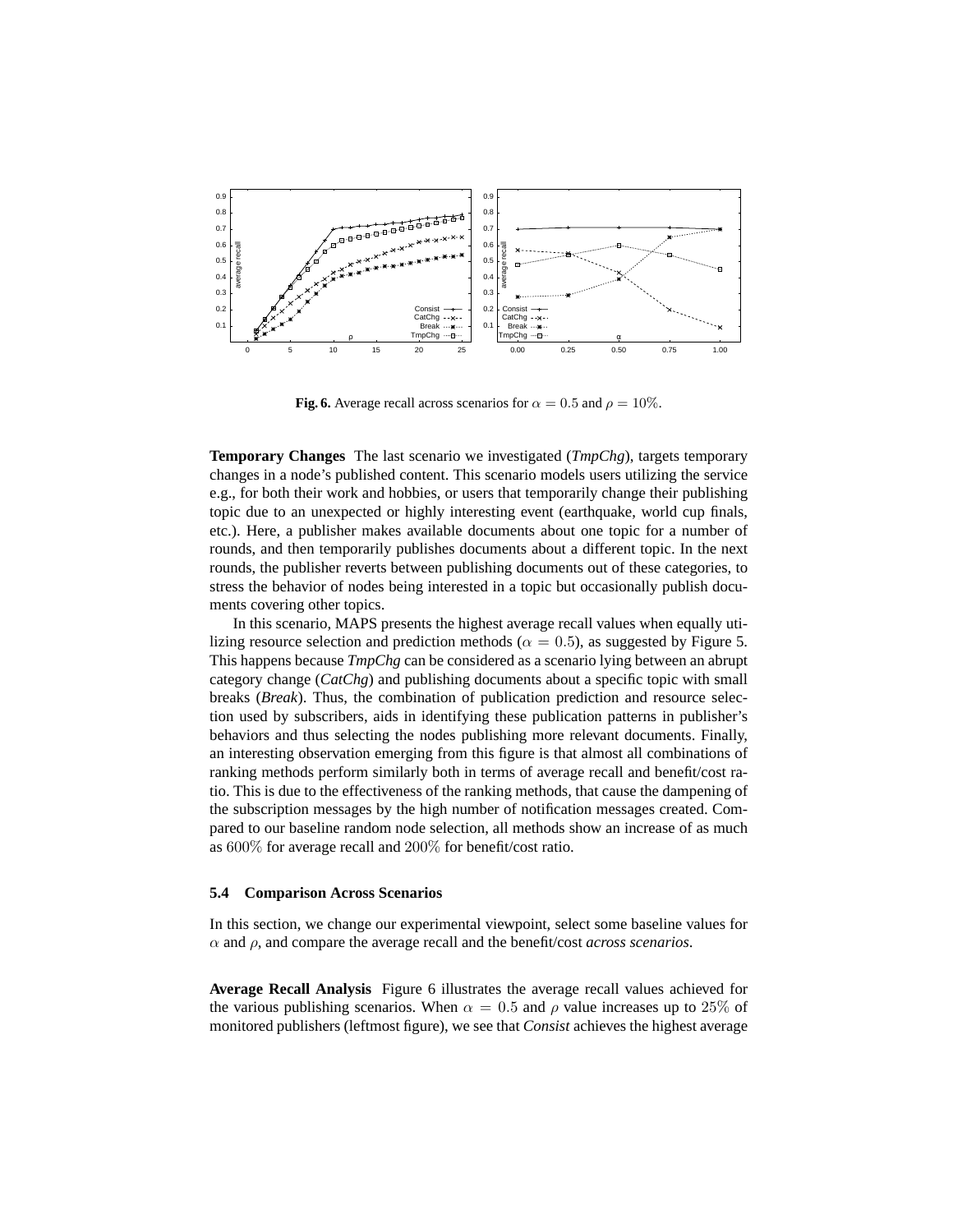

**Fig. 7.** Benefit / cost ratio across scenarios for  $\alpha = 0.5$  and  $\rho = 10\%$ .

recall, since, as explained in Section 5.3, it is not affected by the choice of  $\alpha$ . The rest of the scenarios achieve lower average recall with the *TmpChg* scenario being the most promising. For the rest of the scenarios the choice of  $\alpha = 0.5$  is a compromise that leads to a satisfactory average recall level. When  $\rho$  is set to 10% and the emphasis of the ranking method moves from publication prediction ( $\alpha = 0$ ) to resource selection  $(\alpha = 1)$ , average recall remains relatively unaffected for *Consist* publication scenarios (second figure). In contrast, *CatChg* and *Break* are influenced by the ranking method, and demonstrate a significant change in their behavior and average recall achieved. The *TmpChg* scenario reaches the highest average recall levels when both publication prediction and resource selection are equally weighted with  $\alpha = 0.5$ .

**Message Costs Analysis** The benefit/cost ratio for the different publishing scenarios is shown in Figure 7. Here, the value of  $\rho$  increases to demonstrate the benefit/cost ratio for a constant  $\alpha = 0.5$  (third figure) and the dependency of the benefit/cost ratio parameter on the ranking method is illustrated as a function of  $\alpha$  for a constant  $\rho$  of 10% (rightmost figure).

The most important observation is that independently of the ranking method used, in all scenarios, the highest value for the benefit/cost ratio is achieved when monitoring 10% of the publisher nodes. At this value, our approach needs around 1.2 messages per notification generated (since the number of notifications/message is around 0.8 as shown in the graphs). Obviously, the best possible benefit/cost ratio is 1, since at least one message (the notification message) is needed at publication time to inform a subscriber about a matching document. This means that we generate an average of 0.2 extra subscription messages per notification sent.

We observe that in the *Consist* scenario, a change in the ranking method has no effect on the value of the benefit/cost ratio. Nevertheless, the *Break* and *CatChg* scenarios perform differently such that the benefit/cost ratio increases for the case of resource selection and publication prediction respectively. The *TmpChg* scenario differs from all other scenarios because, for the same reason as in Section 5.4, the highest benefit/cost ratio is achieved when combining both resource selection as node prediction scores.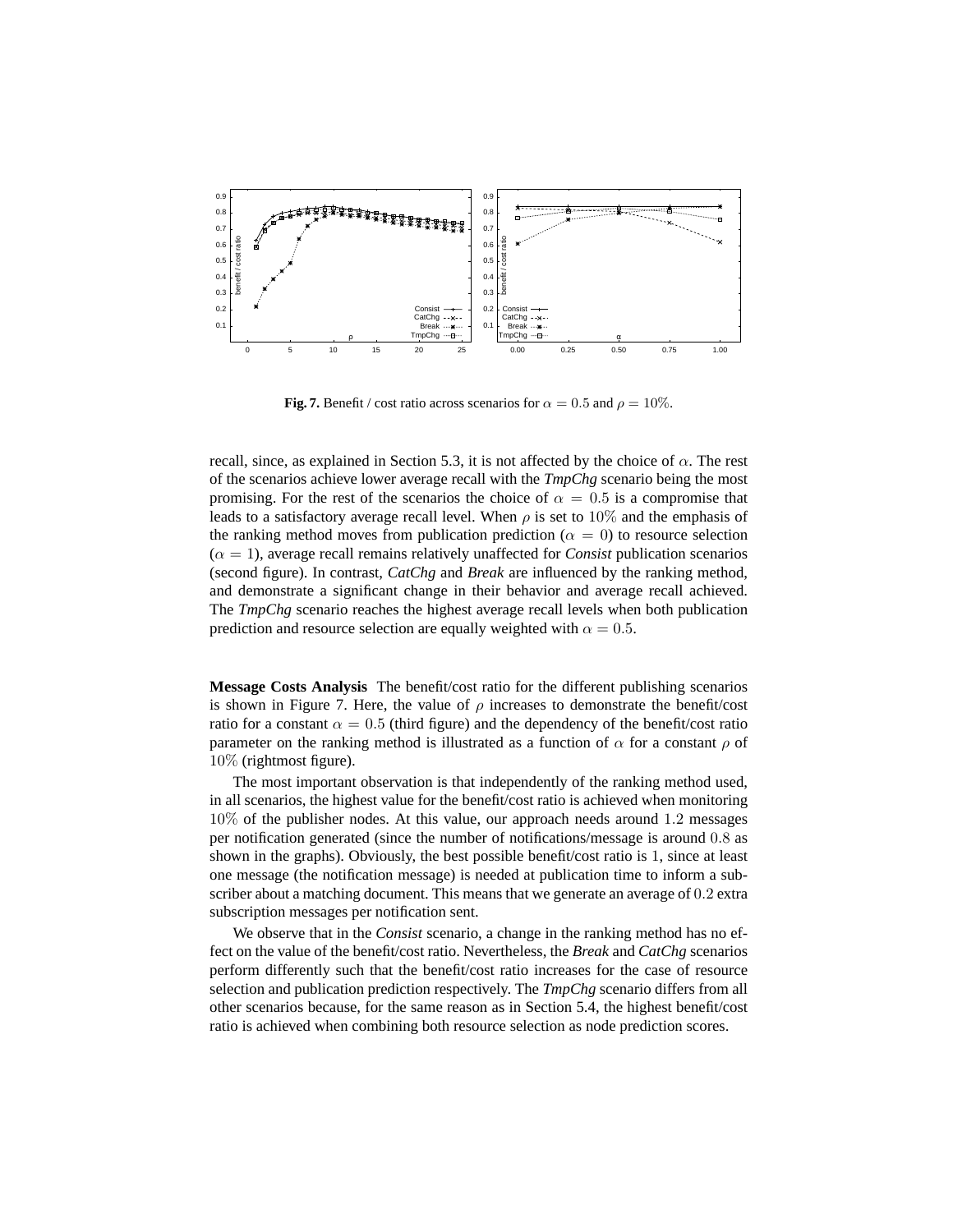# **6 Conclusions**

We have presented the MAPS system architecture, discussed the associated protocols, and introduced a novel node selection technique based on time series analysis to support approximate IF in a P2P setting. Our experimental evaluation showed the efficiency and effectiveness of our approach in many diverse scenarios.

# **References**

- 1. Yang, B., Jeh, G.: Retroactive Answering of Search Queries. WWW 2006.
- 2. Tang, C., Xu, Z.: pFilter: Global Information Filtering and Dissemination Using Structured Overlay Networks. FTDCS 2003.
- 3. Tryfonopoulos, C., Idreos, S., Koubarakis, M.: Publish/Subscribe Functionality in IR Environments using Structured Overlay Networks. SIGIR 2005.
- 4. Aekaterinidis, I., Triantafillou, P.: PastryStrings: A Comprehensive Content-Based Publish/Subscribe DHT Network. ICDCS 2006.
- 5. Tryfonopoulos, C., Zimmer, C., Weikum, G., Koubarakis, M.: Architectural Alternatives for Information Filtering in Structured Overlays. Internet Computing 2007.
- 6. Zimmer, C., Tryfonopoulos, C., Weikum, G.: MinervaDL: An Architecture for Information Retrieval and Filtering in Distributed Digital Libraries. ECDL '07.
- 7. Zimmer, C., Tryfonopoulos, C., Berberich, K., Weikum, G., Koubarakis, M.: Node Behavior Prediction for LargeScale Approximate Information Filtering. LSDS-IR 2007.
- 8. Terry, D., Goldberg, D., Nichols, D., Oki, B.: Continuous Queries over Append-Only Databases. SIGMOD 1992.
- 9. Liu, L., Pu, C., Tang, W.: Continual Queries for Internet Scale Event-Driven Information Delivery. TKDE '00.
- 10. Chen, J., DeWitt, D.J., Tian, F., Wang, Y.: NiagaraCQ: A Scalable Continuous Query System for Internet Databases. SIGMOD 2000.
- 11. Madden, S., Shah, M.A., Hellerstein, J.M., Raman, V.: Continuously Adaptive Continuous Queries over Streams. SIGMOD '02.
- 12. Chandrasekaran, S., Franklin, M.J.: PSoup: A System for Streaming Queries over Streaming Data. VLDB Journal 2003.
- 13. Gedik, B., Liu, L.: PeerCQ: A Decentralized and Self-Configuring Peer-to-Peer Information Monitoring System. ICDCS 2003.
- 14. Ahmad, Y., Çetintemel, U.: Networked Query Processing for Distributed Stream-Based Applications. VLDB 2004.
- 15. Jain, A., Hellerstein, J.M., Ratnasamy, S., Wetherall, D.: A Wakeup Call for Internet Monitoring Systems: The Case for Distributed Triggers. HotNets 2004.
- 16. Zhang, R., Hu, Y.C.: HYPER: A Hybrid Approach to Efficient Content-Based Publish/Subscribe. ICDCS 2005.
- 17. Pietzuch, P.R., Bacon, J.: Hermes: A Distributed Event-Based Middleware Architecture. DEBS 2002.
- 18. Gupta, A., Sahin, O.D., Agrawal, D., Abbadi, A.E.: Meghdoot: Content-Based Publish/Subscribe over P2P Networks. Middleware 2004.
- 19. Ratnasamy, S., Francis, P., Handley, M., Karp, R.M., Shenker, S.: A Scalable Content-Addressable Network. SIGCOMM 2001.
- 20. Tryfonopoulos, C., Idreos, S., Koubarakis, M.: LibraRing: An Architecture for Distributed Digital Libraries Based on DHTs. ECDL 2005.